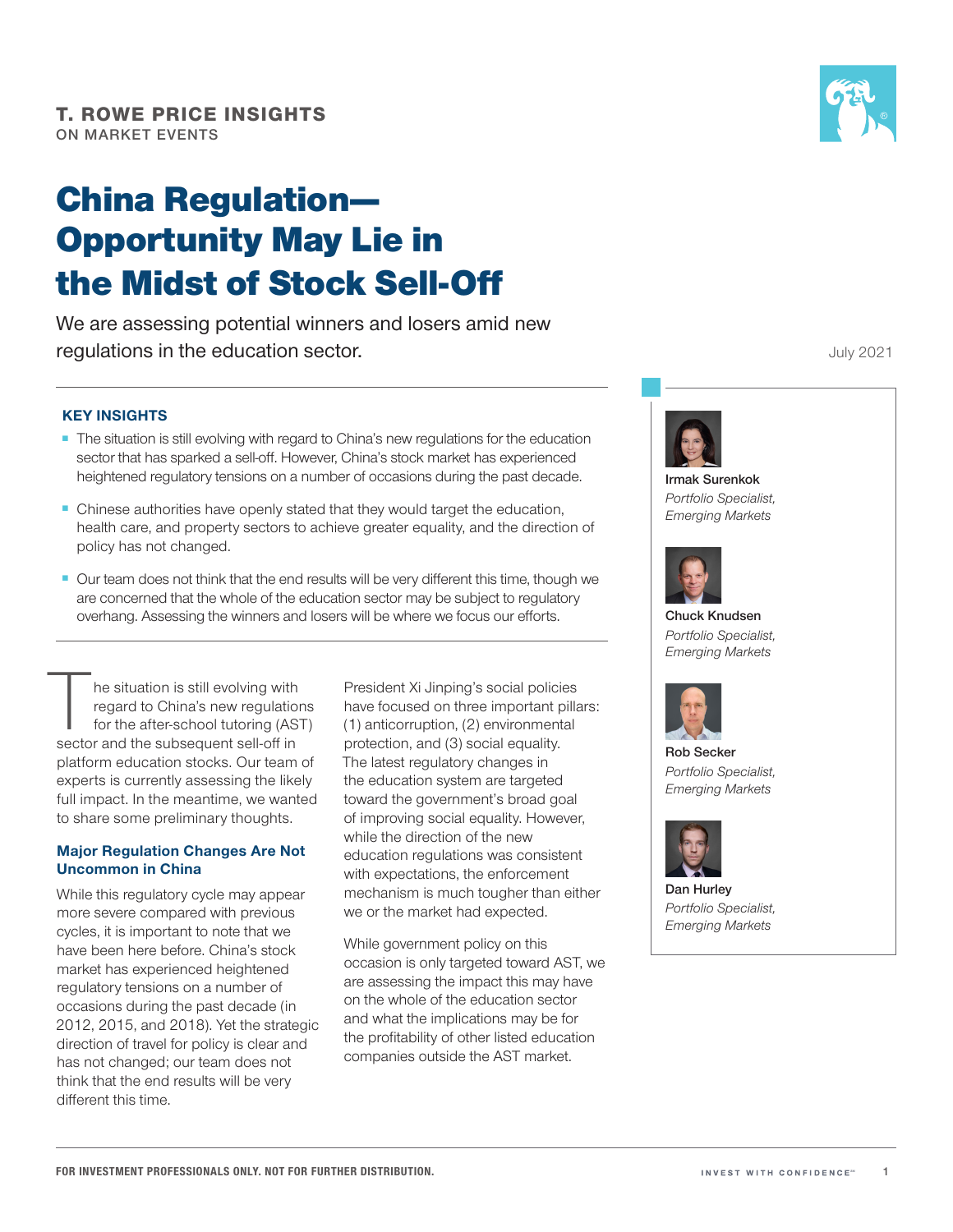#### **Has the Regulatory Environment Become More Difficult for Investors?**

There have also been concerns that the regulatory environment in China has generally become more difficult and less investor-friendly. The team's perspective here is that the Chinese government has a number of long‑term goals and it has long been transparent about its policy priorities in that sense, nothing has changed. So the big surprise this week was the way in which the policy was implemented rather than the direction of policy, which has not changed. To achieve greater social equality, the Chinese authorities have openly stated that they would target the education, health care, and property sectors. In that sense, the education regulator is continuing to implement its long-term policy objectives. While the recently announced education sector measures surprised us with their extent, we knew about the policy orientation.

#### **Should We Be Expecting More Regulatory Changes?**

We are probably nearing the end of the current cycle. This is what the team is assessing at the moment in an effort to identify winners and losers. We are keeping a close eye on the developments in the internet sector. Here we believe that the Chinese government has no intention of derailing the future growth of this vital sector. However, the government does wish to create a more level playing field and bring a competitive balance by ensuring fair competition in a sector that is currently dominated by a handful of massive platforms.

The Chinese government wants to see a better balance of power. We believe the government aims to create a more balanced operating environment between the platforms, their users, their delivery services, and their employees—basically, a more balanced ecosystem. By bringing more balance to the internet ecosystem, the government aims to foster innovation

and broader growth in the sector. All countries are facing a new digital economy, and the Chinese government is seeking to regulate monopolistic power in its digital economy.

Similarly, there is talk of internet giants opening up their own platforms. In our view, opening up the digital infrastructure is likely to facilitate the development of the entire ecosystem and avoid "empire building."

On the internet platforms, we think it is too early to conclude that the major platforms will definitely emerge as losers. It will come down to how each company works to comply with new regulations and maybe even find innovative ways to capitalize on the new environment. We will be watching any further regulatory announcements that may come in this space, as these may present attractive buying opportunities. Some of the big platforms may find themselves on the right side of change and be in the winners bucket.

#### **What About Health Care and Property?**

Other areas of potential concern are health care and property—two sectors that are important in meeting the government's social equality goals. The health care sector has already experienced significant regulatory change designed to tackle the affordability of and access to health care. Within this sector, we think there are potential winners to be found in those companies with a strong focus on innovation. Within property, the authorities aim to make property more affordable. This policy has been in place for the last five to six years already and has been capping the profitability/ margins of lower‑quality players. Our preference in this space is toward property management companies as their business model is unlikely to be impacted by the government's measures to cap property prices. In fact, they serve a social goal too (e.g., waste management).